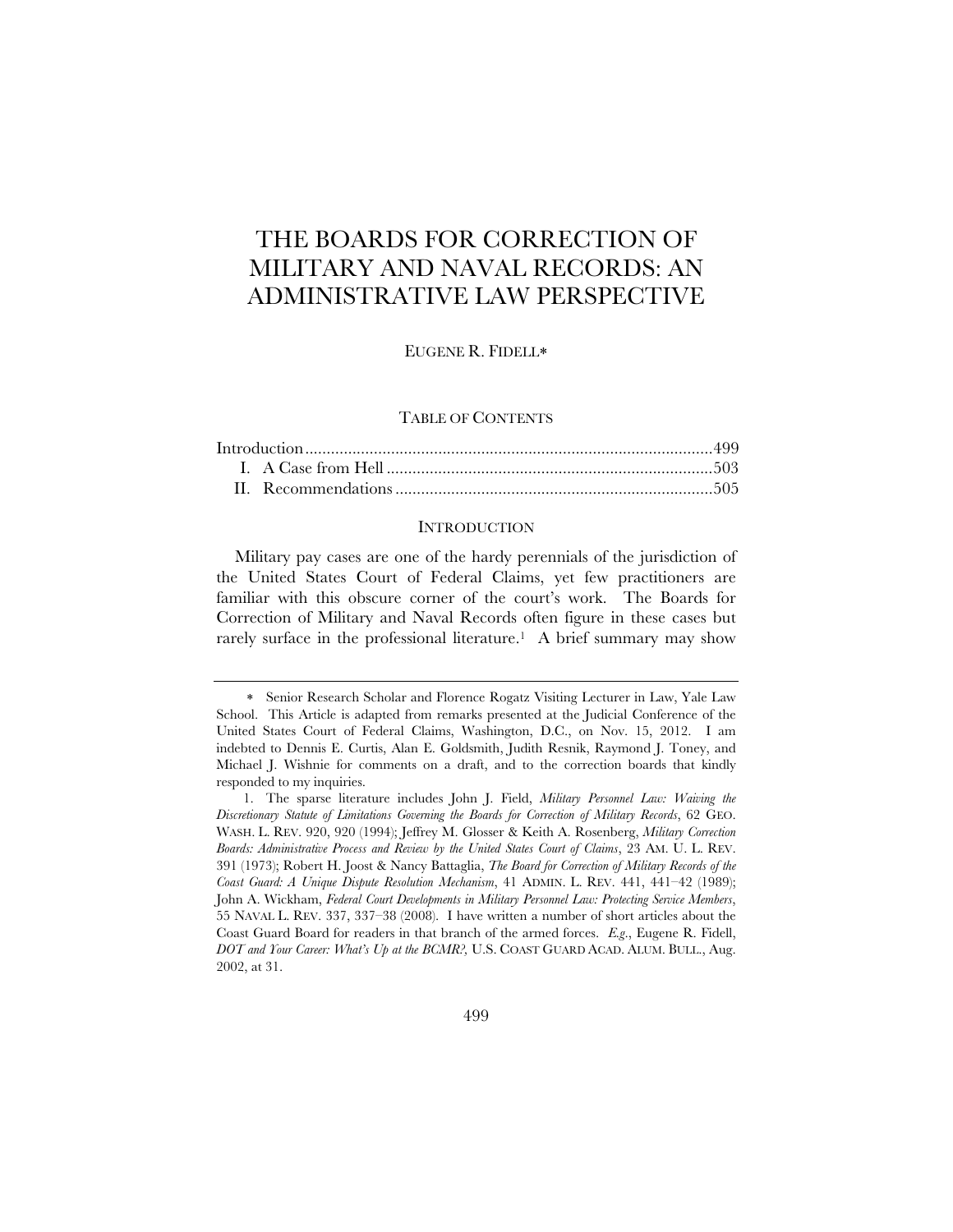these boards and their work in a new light.

Congress created the correction boards in 1946 to take over the task it had been performing of correcting error and removing injustice in military records by private bill.<sup>2</sup> The boards operate under a single statute, $3$  and their procedures, while promulgated by the various service secretaries, must be approved by the Secretary of Defense.<sup>4</sup>

The theory of the record-correction statute is that the record-correction function is being performed by the Secretary, acting through boards of civilians. So what are we in fact dealing with? In administrative law terms, the boards conduct informal adjudication. That is, they decide matters that are in the past, and they do so without using "on the record" proceedings associated with formal adjudication within the meaning of the Administrative Procedure Act (APA).<sup>5</sup> What that means, on one level, is that the correction boards are not required to use administrative law judges (ALJs), and in fact they do not. One might think it *also* means the boards' decisions are not subject to judicial review for substantial evidence, since that requirement also arises only if the proceeding is required to be made "on the record."6 In *Chappell v. Wallace*,7 however, where the Supreme Court ruled that military personnel could not sue their superiors for racial discrimination, the Court pointed out that Congress has provided for record corrections that would be subject to judicial review for, among other things, substantial evidence.8 As authority, the Court cited several Tucker Act cases,<sup>9</sup> rather than the APA. In my opinion, that part of *Chappell* is wrong. Nonetheless, it has never been questioned and remains the law.

The Court of Federal Claims lacks the district courts' general federal question jurisdiction.10 The APA is not a basis for Tucker Act judicial

 <sup>2.</sup> *See* Legislative Reorganization Act of 1946, Pub. L. No. 79-601, §§ 131, 207, 60 Stat. 812, 831, 837. *See generally* Ogden v. Zuckert, 298 F.2d 312, 314 (D.C. Cir. 1961).

 <sup>3. 10</sup> U.S.C. § 1552 (2006 & Supp. II 2008).

 <sup>4.</sup> *Id.* § 1552(a)(3). Procedures of the Coast Guard and Public Health Service commissioned corps correction boards are not subject to review by the Defense Department, as those uniformed services are located in the Departments of Homeland Security and Health and Human Services, respectively. *See id.* § 1552(a)(1); 42 U.S.C. § 213a(b) (2006).

 <sup>5.</sup> *See* 5 U.S.C. §§ 554(a), 556(a) (2006).

 <sup>6.</sup> *Id.* § 554(a).

 <sup>7. 462</sup> U.S. 296 (1983).

 <sup>8.</sup> *Id*. at 303.

 <sup>9.</sup> Grieg v. United States, 640 F.2d 1261, 1268 (Ct. Cl. 1981); Sanders v. United States, 594 F.2d 804 (Ct. Cl. 1979). The Tucker Act, 28 U.S.C. § 1491(a)(1) (2006), authorizes actions in the Court of Federal Claims against the United States for money claims not sounding in tort. The Little Tucker Act, 28 U.S.C. § 1346(a)(2), authorizes such actions in district court for cases seeking damages of \$10,000 or less.

 <sup>10. 28</sup> U.S.C. § 1331.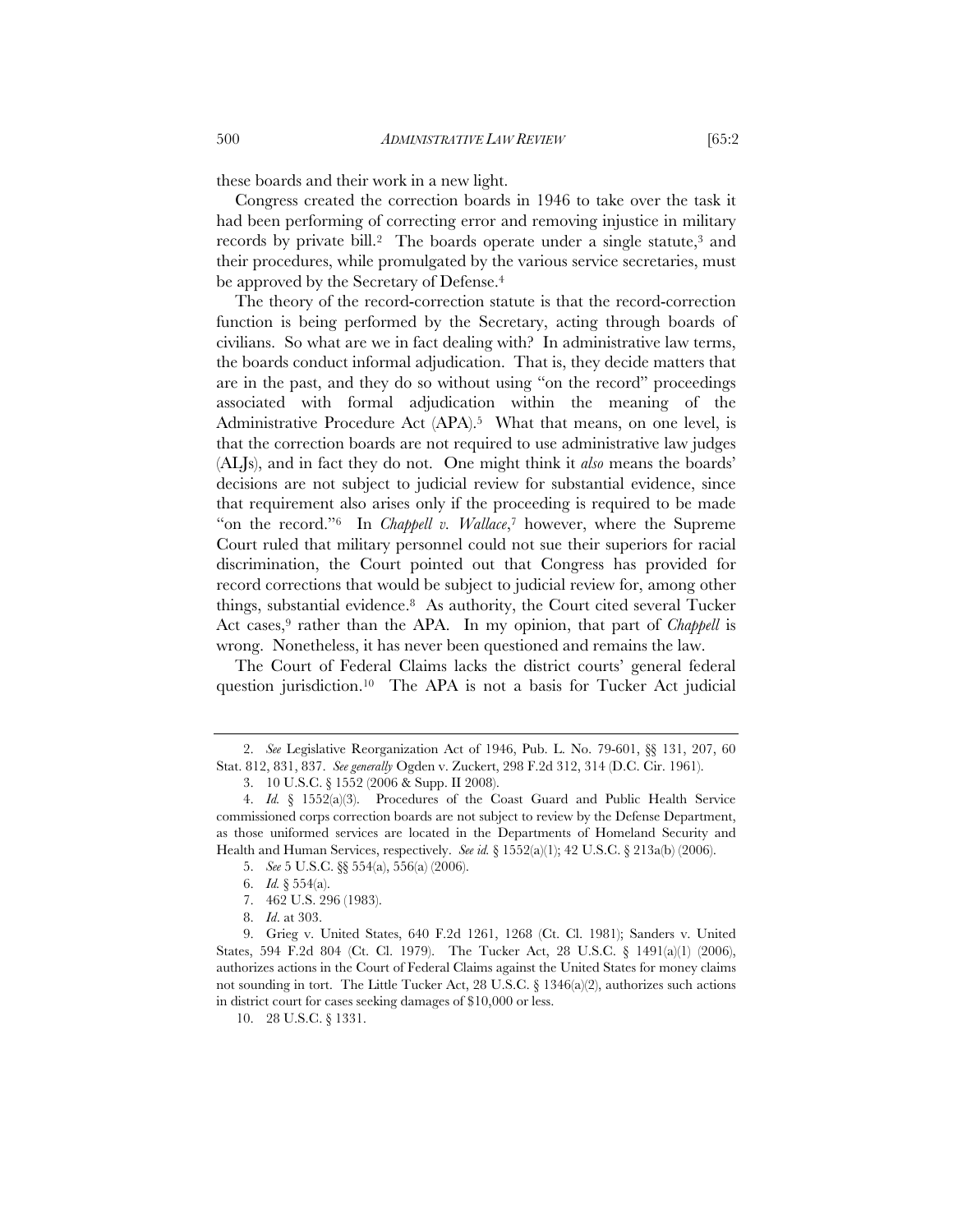review,11 but it cannot be denied that it applies to the correction boards as federal agencies that are not exempt from its strictures.12 So if the APA does not require substantial-evidence review or the use of ALJs, what does it demand of the correction boards? For informal adjudication, all that is required of an agency is "a brief statement of the grounds for denial."13

Rarely in American law have so few words spawned so much law. Read with the familiar tests for judicial review of agency action, the agency's "brief statement of the grounds for denial" may not be so terse or cryptic that a reviewing court cannot tell why the agency did what it did. A reviewing court is entitled to have an explanation that it can test for compliance with the usual standards of judicial review—is it arbitrary and capricious, an abuse of discretion, or otherwise contrary to law?14

The case law boils down to a handful of core propositions. Has the correction board addressed nonfrivolous arguments an applicant has made to it?15 If not, a remand is required. Has it given "a 'reason that a court can measure"?16 Has it explained its decision in a coherent manner?17 Has it committed an error of law, such as applying an inapposite statute or regulation or failing to apply one that *is* applicable? Has it decided like cases inconsistently?18 Has it departed from precedent without explanation?19 Has it followed an impermissible procedure in adjudicating a case?20 There are other, equally familiar administrative law pitfalls, all of which increasingly—and usefully—figure in judicial review of board decisions.

The correction boards decide thousands of cases per year. The success rates naturally vary from board to board, but many, and at some boards, most, applications are denied.<sup>21</sup> This may not be mass administrative

 17. Coburn v. McHugh, 679 F.3d 924, 934–35 (D.C. Cir. 2012) (citing *Kreis*, 866 F.2d at 1514–15; Tripoli Rocketry Ass'n v. Bureau of Alcohol, Tobacco, Firearms & Explosives,

437 F.3d 75, 77 (D.C. Cir. 2006)) (no deference owed to incoherent agency explanation). 18. *E.g.*, Wilhelmus v. Geren, 796 F. Supp. 2d 157, 162–63 (D.D.C. 2011).

 19. *E.g.*, Kreis v. Sec'y of the Air Force, 406 F.3d 684, 686–87 (D.C. Cir. 2005) (citing Indep. Petroleum Ass'n of Am. v. Babbitt, 92 F.3d 1248, 1258 (D.C. Cir. 1996)); *Wilhelmus*,

20. *E.g.*, Lipsman v. Sec'y of the Army, 335 F. Supp. 2d 48, 53–54 (D.D.C. 2004).

 21. For example, in 2011, the Board for Correction of Naval Records (BCNR) denied relief in 64% of the cases. 2011 Annual Report, Board for Correction of Naval Records (Jan. 3, 2012) [hereinafter BCNR Annual Report] (on file with author). In the same year, the Coast Guard board denied relief in 72 of the 158 cases it decided. E-mail from Julia

 <sup>11.</sup> *E.g.*, Wopsock v. Natchees, 454 F.3d 1327, 1333 (Fed. Cir. 2006).

 <sup>12. 5</sup> U.S.C. § 551(1) (2006).

 <sup>13.</sup> *Id.* § 555(e).

 <sup>14.</sup> *Id.* § 706(2)(A).

 <sup>15.</sup> *E.g.*, Frizelle v. Slater, 111 F.3d 172, 174, 177 (D.C. Cir. 1997).

 <sup>16.</sup> Kreis v. Sec'y of the Air Force, 866 F.2d 1508, 1514–15 (D.C. Cir. 1989).

<sup>796</sup> F. Supp. 2d at 162–63.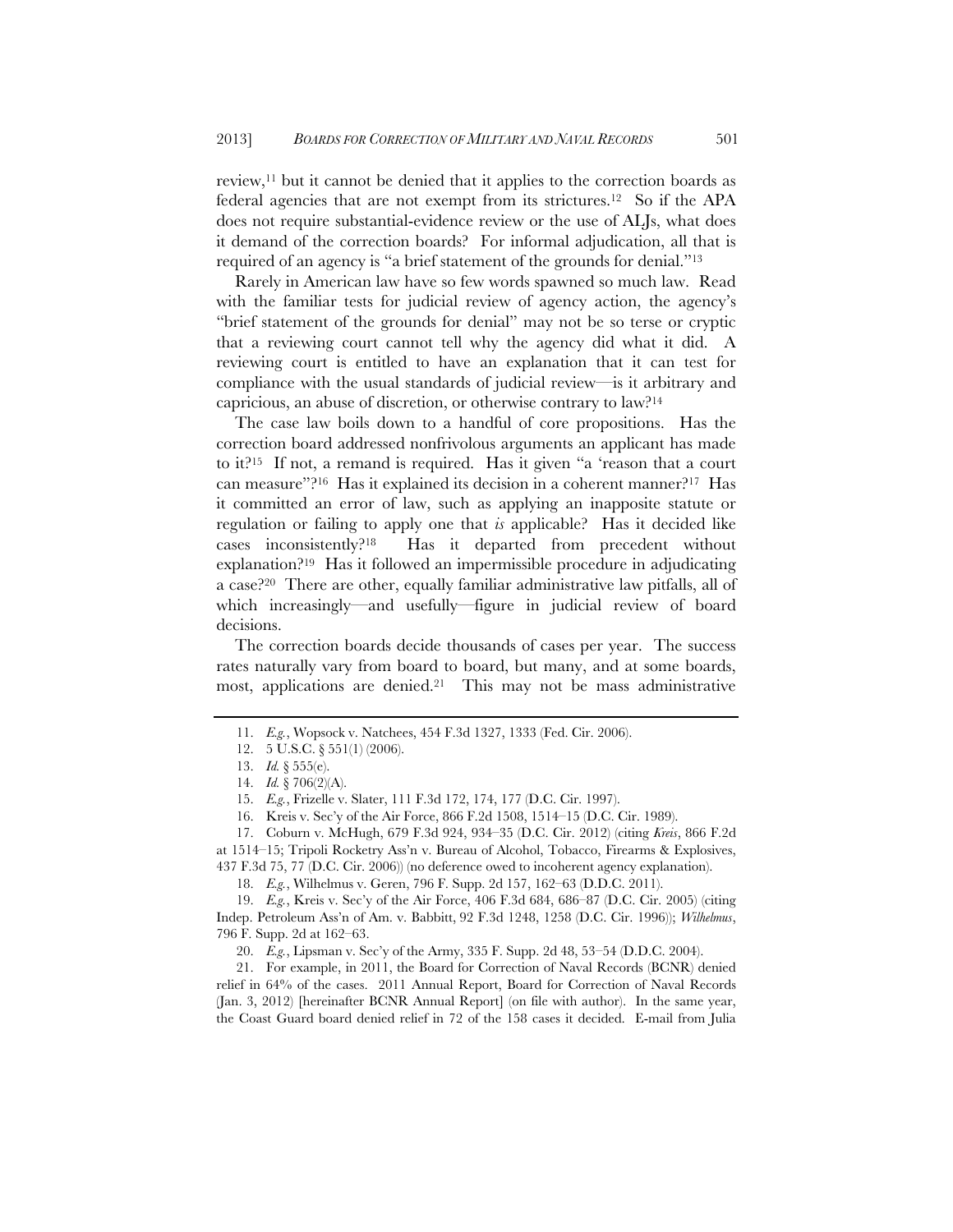justice along the lines of the Niagara of social security, veterans, and immigration cases, but it is still a sizable caseload—the Army board alone received 17,674 applications in fiscal year 2012, of which 9,314 were considered by three-member panels; the Board for Correction of Naval Records (BCNR) received 13,204 applications in calendar year 201122 and one in which the vast majority of applicants represent themselves.

Important consequences flow from the size of the caseload and the frequency of self-representation. For one thing, cases are often not presented fully, logically, cogently, or in a way that connects with governing case law. For another, they take a good deal of time to adjudicate—even if the applicant is properly represented. Congress has responded to the problem of delay, at least, by setting targets for the completion of agency action in record-correction cases.23

Another result of the caseload is that the boards rarely exercise their power to conduct evidentiary hearings.24 The Army Board for Correction of Military Records conducted no live hearings in fiscal year 2012. The BCNR has not conducted one in the last twenty years. The Coast Guard board has not conducted one in the last ten years. The Court of Federal Claims has rarely, if ever, directed a correction board to conduct an evidentiary hearing,<sup>25</sup> and the same is true of the district courts, which also review corrections boards' decisions. While the absence of live hearings harms applicants, who bear the burden of proof (in contrast to the government's highly advantageous presumption of regularity),<sup>26</sup> the agency can also suffer. This is so because the lack of an evidentiary hearing may make it more difficult for a correction board to render the kind of credibility judgments that can make a difference if and when the time comes for judicial review. Of course, if there were more live hearings, there would also presumably be higher public confidence in the boards' administration of justice.

Finally, and most disturbingly, one of the correction boards—the BCNR—is given to short-form letter rulings that are often little more than

Andrews, Deputy Chair, Coast Guard Bd. for the Corr. of Military Records, to author (Oct. 2, 2012, 15:18 EDT) (on file with author).

 <sup>22.</sup> Letter from Jose L. Burgos, Chief, Freedom of Info. Act Program, Office of the Admin. Assistant to the Sec'y of the Army, to author (Oct. 22, 2012) (on file with author); BCNR Annual Report, *supra* note 21.

 <sup>23. 10</sup> U.S.C. § 1557 (2006).

 <sup>24.</sup> Hearings are permitted, but not required, in cases under the Military Whistleblower Protection Act. 10 U.S.C. § 1034(f)(2)(C).

 <sup>25.</sup> *See* Helferty v. United States, 101 Fed. Cl. 224, 228–29 (2011) (implying that refusal to conduct an evidentiary hearing on remand is reviewable for arbitrariness).

 <sup>26.</sup> *E.g.*, Richey v. United States, 322 F.3d 1317, 1326–27 (Fed. Cir. 2003).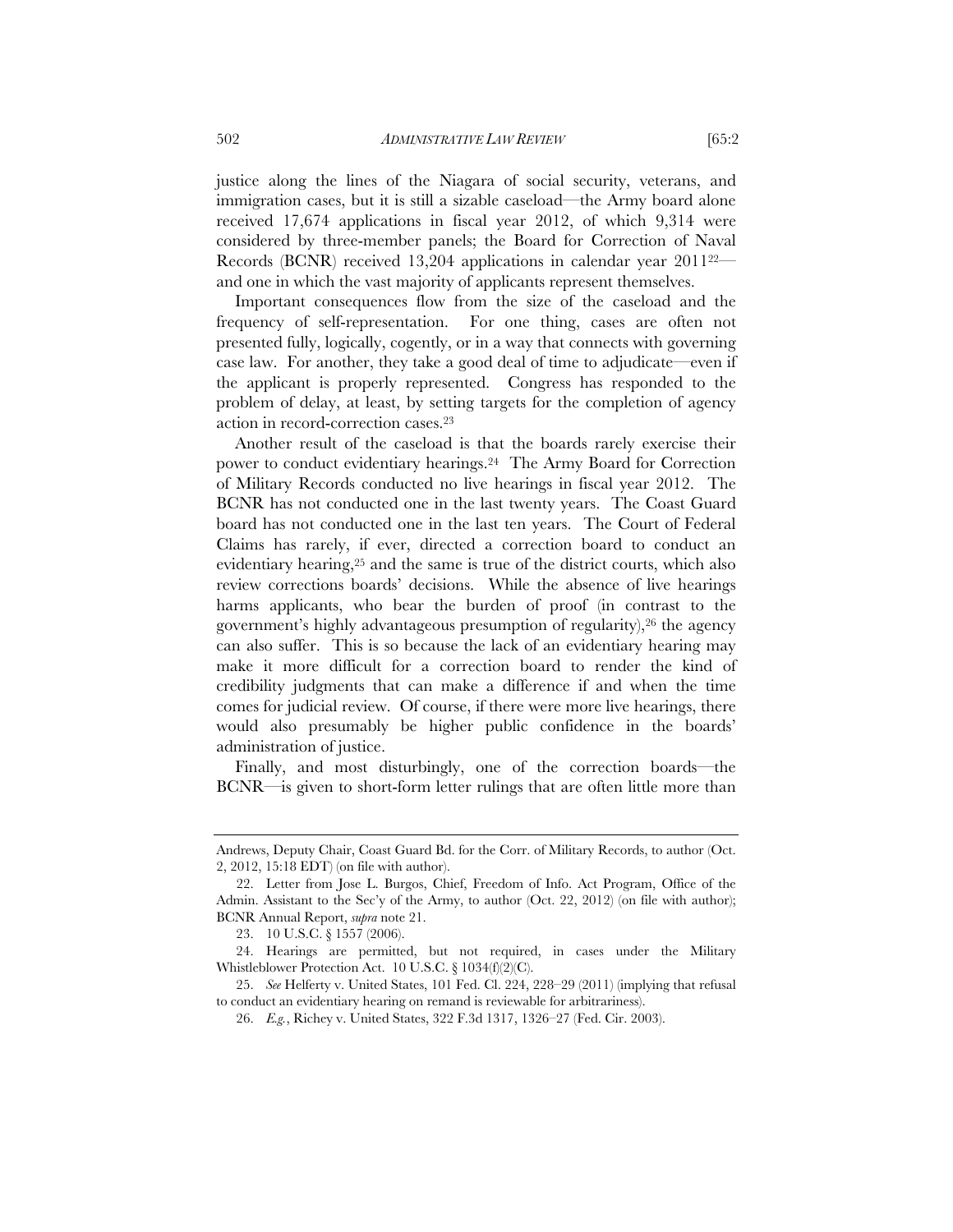boilerplate. To be sure, many record-correction cases are not very complicated or the applicant or counsel may not have bothered to respond to the uniformed service's advisory opinion.27 In such cases, a letter ruling ought to suffice, especially given the low bar the APA creates for decisions in informal adjudications. The problem is that the BCNR also uses letter rulings in cases that no reasonable observer would consider straightforward. Often, these letter rulings merely cross reference and adopt positions taken in the advisory opinion. Rote advisory opinions invite—and often lead to—remands. The BCNR should use letter rulings far more sparingly.

Oddly, the BCNR also does not sua sponte reveal the names and votes of the members when it has denied relief. Instead, it informs applicants and counsel that this information will be provided on request. This compels applicants to write a follow-up letter seeking information that ought to be included in the decisional document as a matter of routine. This rigmarole is an inexplicable and pointless bureaucratic hurdle.

## I. A CASE FROM HELL

It may be instructive to describe an APA case I handled for several years in the United States District Court for the District of Columbia.28 It lasted years and is thankfully now over. In the end, the agency action was upheld and no appeal was taken. Along the way, the BCNR and the Marine Corps's intramural enlisted remedial selection board probably violated every bedrock rule of administrative law. Let me count the ways.

The controversy between this career-enlisted Marine and the government began in 1994, went through several cycles of administrative action, both within the Marine Corps and at the correction board, and wound up in the district court in 2005. At issue was whether the plaintiff should have been remedially promoted to a higher enlisted pay grade. As it happens, the case lasted so long that he retired before it was over.

In April 2006, faced with a motion for summary judgment, the Secretary of the Navy requested that the case be remanded. After further administrative proceedings, the case returned to the district court, which in 2008 remanded for a second time when it became apparent that the Marine Corps's enlisted remedial selection board—not the correction board—had acted without the minimum number of voting members required by the governing regulation.29

 <sup>27. &</sup>quot;Advisory opinion" is the term used for the uniformed service's response to a correction board application. It is, in effect, a brief.

 <sup>28.</sup> Pettiford v. Sec'y of the Navy, 858 F. Supp. 2d 86 (D.D.C. 2012).

 <sup>29.</sup> During the litigation the Marine Corps changed the regulation to reduce the required number.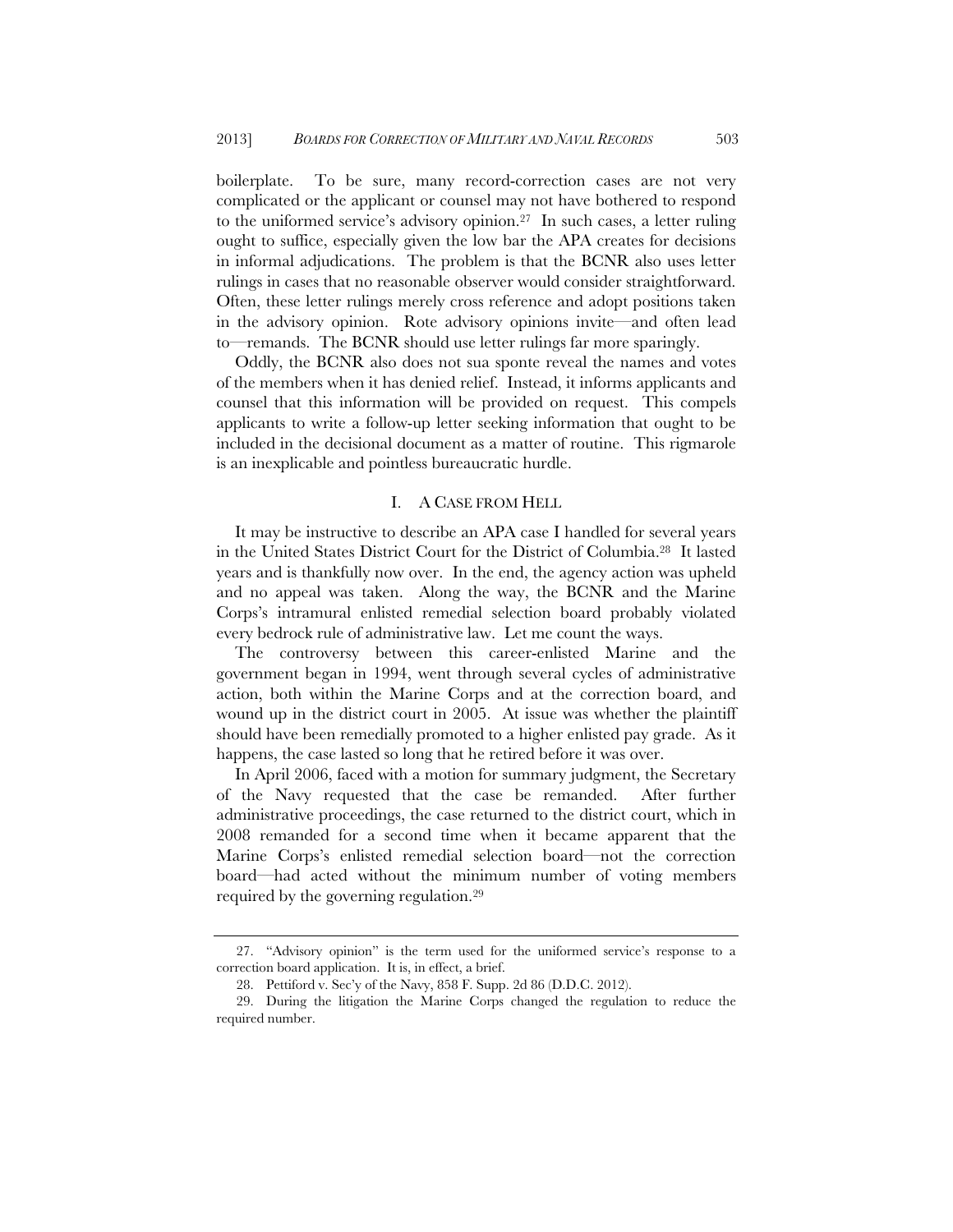Thereafter, the BCNR rendered a further decision upholding the Marine Corps's action. Unfortunately, the panel members were laboring under a misimpression as to whether the Marine Corps's internal board had actually compared Gunnery Sergeant Pettiford's service record with those of other Marines when deciding whether he should be remedially promoted. This led to a third remand.

Two months later, there was a fourth remand when we learned that the correction board had engaged in improper ex parte contacts<sup>30</sup> about the case with the Marine Corps.

A further BCNR decision ensued, but that decision neglected to respond to one of the plaintiff's nonfrivolous arguments. As a result, in  $2011$ —six years into the litigation—the case was remanded a fifth time. This time Judge Huvelle left nothing to chance—or so she must have thought—by giving the agency specific questions to address.31

It did not work. The correction board failed to respond to several of the questions that had been put to it in the order of remand. This compelled a sixth remand.

The seventh and final remand—the third of three in 2011 alone—was required when we learned that the board's voting members had never reconvened for the purpose of responding to Judge Huvelle's earlier order. The staff had simply made up a response and made it seem like the board members had functioned.

In the end, the correction board assigned a new, previously uninvolved staff member to review the file and work with yet another panel of voting members. The result was a lengthy ruling which once again denied relief. Although an appealable issue was presented, the plaintiff, who by now was overseas, holding a responsible civilian position in the Department of State, decided, not surprisingly, that enough was enough. By then it was 2012.

Most lawyers prefer to talk about their victories. That includes me. But readers ought to know about this case. Through the prism of the APA, it vividly shows how the correction board process can work even when an applicant is represented by counsel and has the patience and resources to do battle over a protracted period, and even under the watchful eye of a tenacious federal judge.

In describing this case, I want to be very clear that I do not believe this sad tale of informal adjudication is typical of the BCNR, much less of any of the other correction boards. Nonetheless, and regardless of the correctness of the final outcome, what I have described did happen and is far from ancient history. It could happen again, especially to the countless

 <sup>30. 10</sup> U.S.C. § 1556 (2006).

 <sup>31.</sup> Pettiford v. Sec'y of the Navy, 774 F. Supp. 2d 173 (D.D.C. 2011).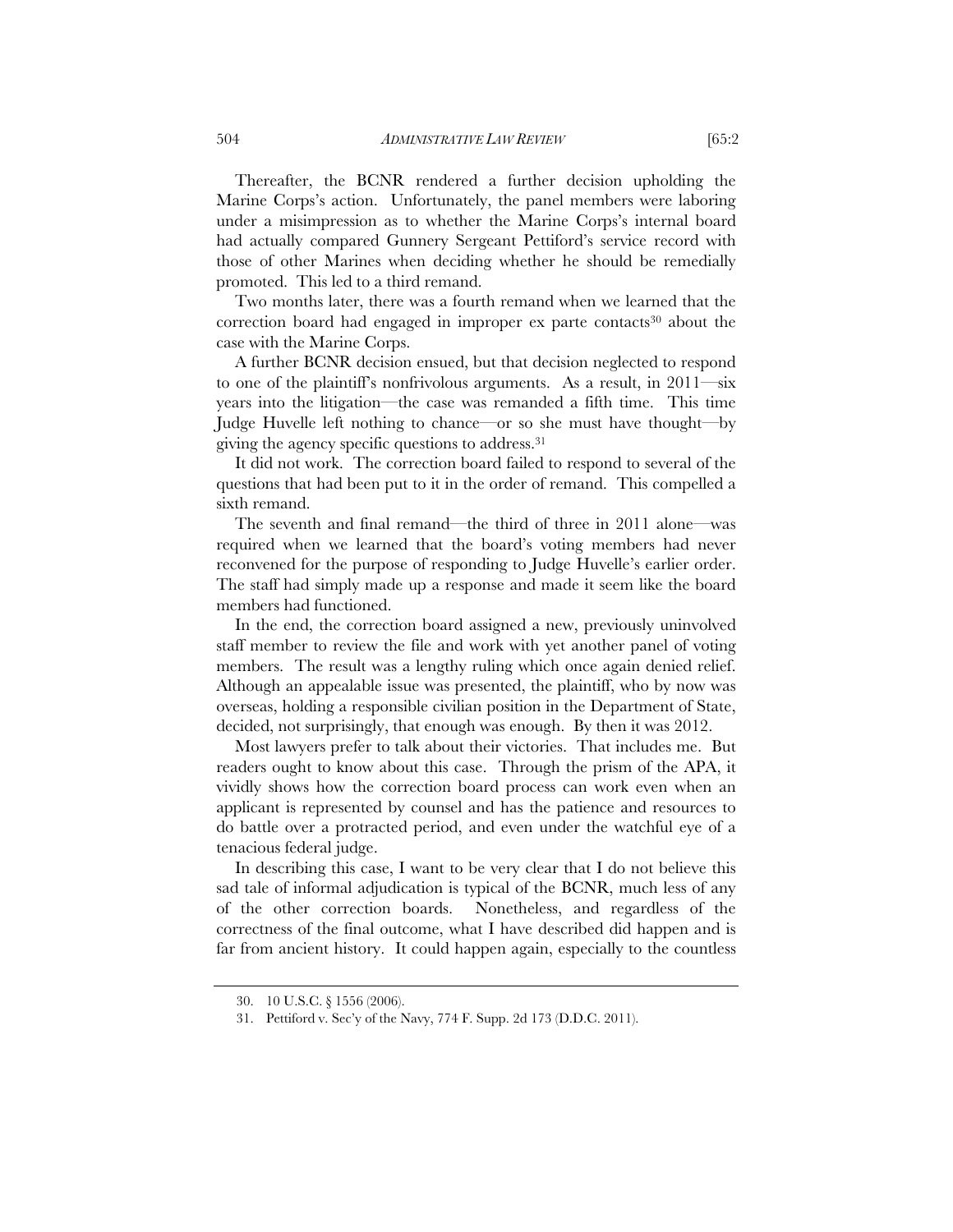correction board applicants who lack proper representation or are not represented at all.

#### II. RECOMMENDATIONS

Summing up (and recognizing that I have not developed all of the points that follow), I have a few suggestions for the Court of Federal Claims, the Executive Branch, and Congress.

For the court, I recommend that judges take a hard look at whether there are times when a remand should include instruction to conduct an evidentiary hearing. I also recommend that whether by rule change<sup>32</sup> or by order in individual cases, the deadline for agency action on remands should be shortened. Somewhat more broadly, I would hope that the correction boards should be treated like any other federal agency when it comes to judicial review, whether that review takes place under the rubric of the Tucker Act or of the APA. I know there are cases galore that take a different view, but I have come to believe no one should grow misty-eyed simply because a case has something to do with national defense.

For the Executive Branch, a greater effort should be made to achieve uniformity in the correction boards' rules and jurisprudence. Why is it, for example, that some correction boards believe they have the power to recommend the directed promotion of a commissioned officer (i.e., without referral to a special selection board), while others do not? Why do some refer reconsideration requests to the voting members while others rely on staff to rule on such matters? $33$  Why do some require voting members to sign or initial decisions while others do not? After all, the governing statutes apply to all of the military services. The Defense Department should revisit its laissez faire correction board regulation and mandate standardization among the boards.34

 <sup>32.</sup> *See* U.S. Ct. Fed. Claims R. 52.2(b)(1)(B) (remand for up to six months), *available at* http://www.uscfc.uscourts.gov/sites/default/files/court\_info/20120702\_rules/12.07.02%2 0FINAL%20VERSION%20OF%20RULES.pdf. Six-month remands seem to be the norm. *But see* Mendez v. United States, 103 Fed. Cl. 370, 384 (2012) (ninety-day remand). The remand period can also be extended. U.S. Ct. Fed. Claims R. 52.2(d)(1).

 <sup>33.</sup> *E.g.*, Schmidt v. United States, 89 Fed. Cl. 111, 124 (2009) (BCNR); Lipsman v. Sec'y of the Army, 335 F. Supp. 2d 48, 54 (D.D.C. 2004) (Army Board for Correction of Military Records (ABCMR)); Mosley v. Dep't of the Navy, No. 7:10-CV-973, 2011 U.S. Dist. LEXIS 149258, at \*3–4 (N.D.N.Y. Dec. 29, 2011) (BCNR). *But see* 33 C.F.R. § 52.67(b) (2012) (Coast Guard).

 <sup>34.</sup> Directive 1332.41, Department of Defense, Boards for Correction of Military Records (BCMRs) and Discharge Review Boards (Mar. 8, 2004), http://www.dtic.mil/ whs/directives/corres/pdf/133241p.pdf. The directive imposes virtually no duties on the BCMRs. All it demands, in ¶ 3.2, is that the services' correction board procedures comply with it and the governing statutes and: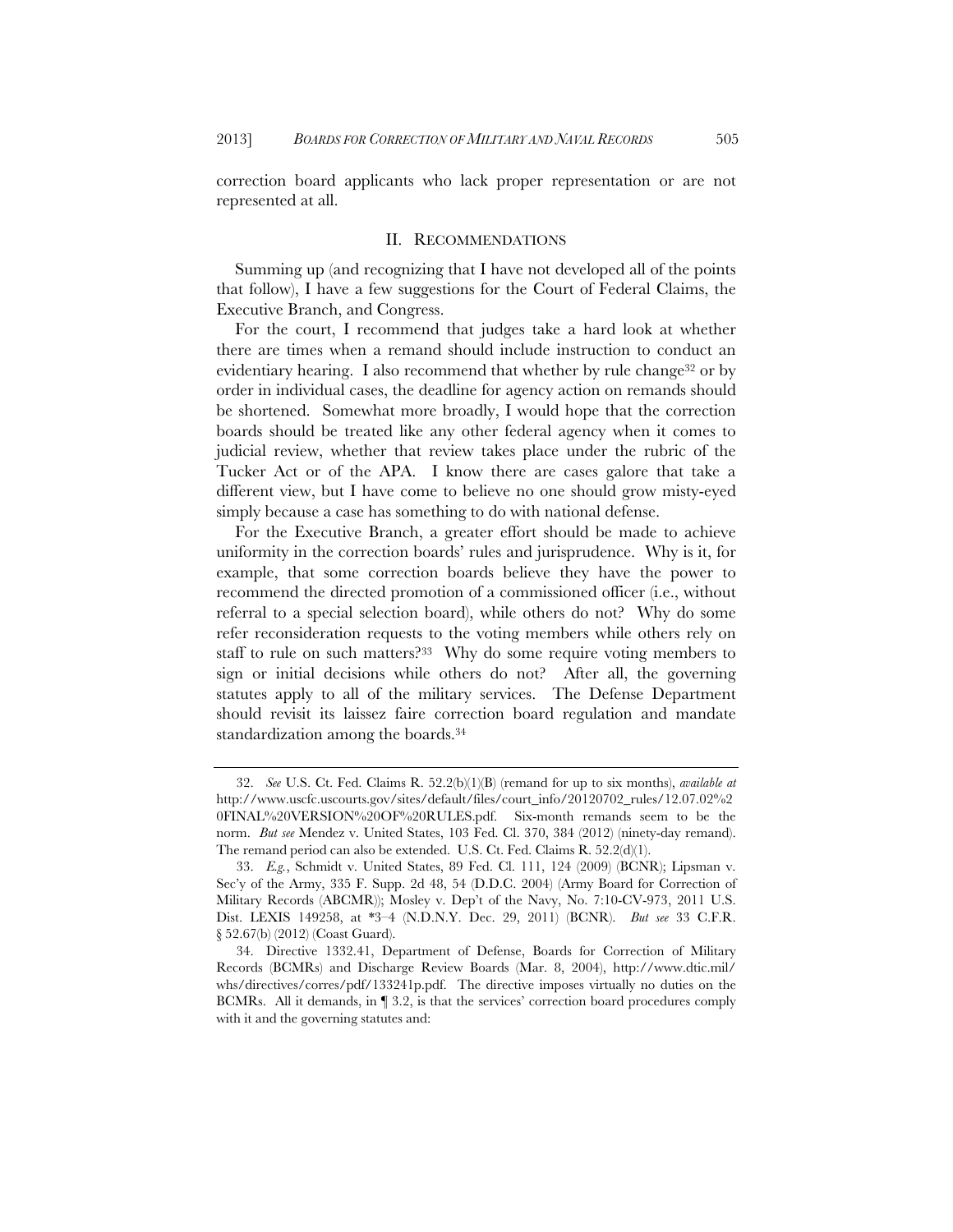The services should also improve their systems for access to decisions of the correction boards. The decisions—some of them—are online, but they seem to be posted at irregular intervals and at a leisurely pace. Moreover, there is no effort to summarize in a useful way—as the Court of Federal Claims' own website does very nicely—what each case is about. There is no overall online index.35 The result is that only those with time on their hands will a-hunting go for pertinent precedents.<sup>36</sup> All of this makes it needlessly difficult for an applicant to situate his or her case within the relevant board's decisions and frame an argument based on precedent.<sup>37</sup>

The only other requirement the Defense Department has imposed is that service secretaries must ensure that BCMR applicants are "provided a copy of all correspondence to or from the agency or board with an entity outside the agency or board," *id.* ¶ 4.2.2., as required by 10 U.S.C.  $\S$  1556, and that the time standards set in 10 U.S.C.  $\S$  1557 are met. The directive does not require the service secretaries to submit their BCMR regulations to the Secretary of Defense for approval. *Id.* ¶ 4.2.1.

 35. For example, the online link to the index of Air Force board decisions leads nowhere. *See Air Force Boards*, DEP'T OF THE AIR FORCE, http://boards.law.af.mil/ AFboards.htm (last updated Apr. 12, 2012) (follow "BCMR/BRD Index" hyperlink). The Army BCMR does not even have such a link, broken or otherwise. *See Army Board for the Correction of Military Records (BCMR)*, DEP'T OF THE ARMY, http://boards.law.af.mil/ ARMY\_BCMR.htm (last updated Apr. 3, 2013).

 36. That is not to say that it is impossible to find the precedential needle in the adjudicatory haystack. *See, e.g.*, Kreis v. Sec'y of the Air Force, 406 F.3d 684 (D.C. Cir. 2005); Wilhelmus v. Geren, 796 F. Supp. 2d 157 (D.D.C. 2011). Sometimes it may happen that counsel for an applicant will have handled a similar case and therefore know about an otherwise undiscoverable precedent. The BCNR seems not to believe in precedent, notwithstanding settled administrative law on the point. Thus, the web page for its decisions recites: "*Disclaimer: This site is not intended to provide technical support for submission of an application. Each application is decided upon based on it's* [sic] *own merit.*" *See Navy Boards*, DEP'T OF THE NAVY, http://boards.law.af.mil/NAVYboards.htm (last updated Apr. 12, 2012).

 37. One would like to think that correction board members in one military department would also take respectful note of decisions of another service's board if called to their attention, but my impression is that citation across service lines is rare, and I know of no case in which a correction board has, sua sponte, invoked a decision of a sister board. In a perfect universe, indeed, there would be only one correction board, operating under one set of procedures. Perhaps attention will be given to this kind of radical surgery as the armed services increasingly face austerity budgets. Happily, Congress has already demonstrated its hostility to any degradation in the processing of correction board cases as a result of

<sup>[</sup>A]t a minimum, require that:

<sup>3.2.1.</sup> The boards consider applications individually and fashion relief appropriate to the facts and circumstances of each case.

<sup>3.2.2.</sup> Applications be submitted by the individual seeking relief or by an appropriate representative as defined in reference (c), as applicable.

<sup>3.2.3.</sup> Before granting relief, sufficient evidence justifying the relief must be on the record or provided by the applicant. Relief shall be denied if there is insufficient material evidence in the record or provided by the applicant to warrant relief.

*Id.* ¶ 3.2.